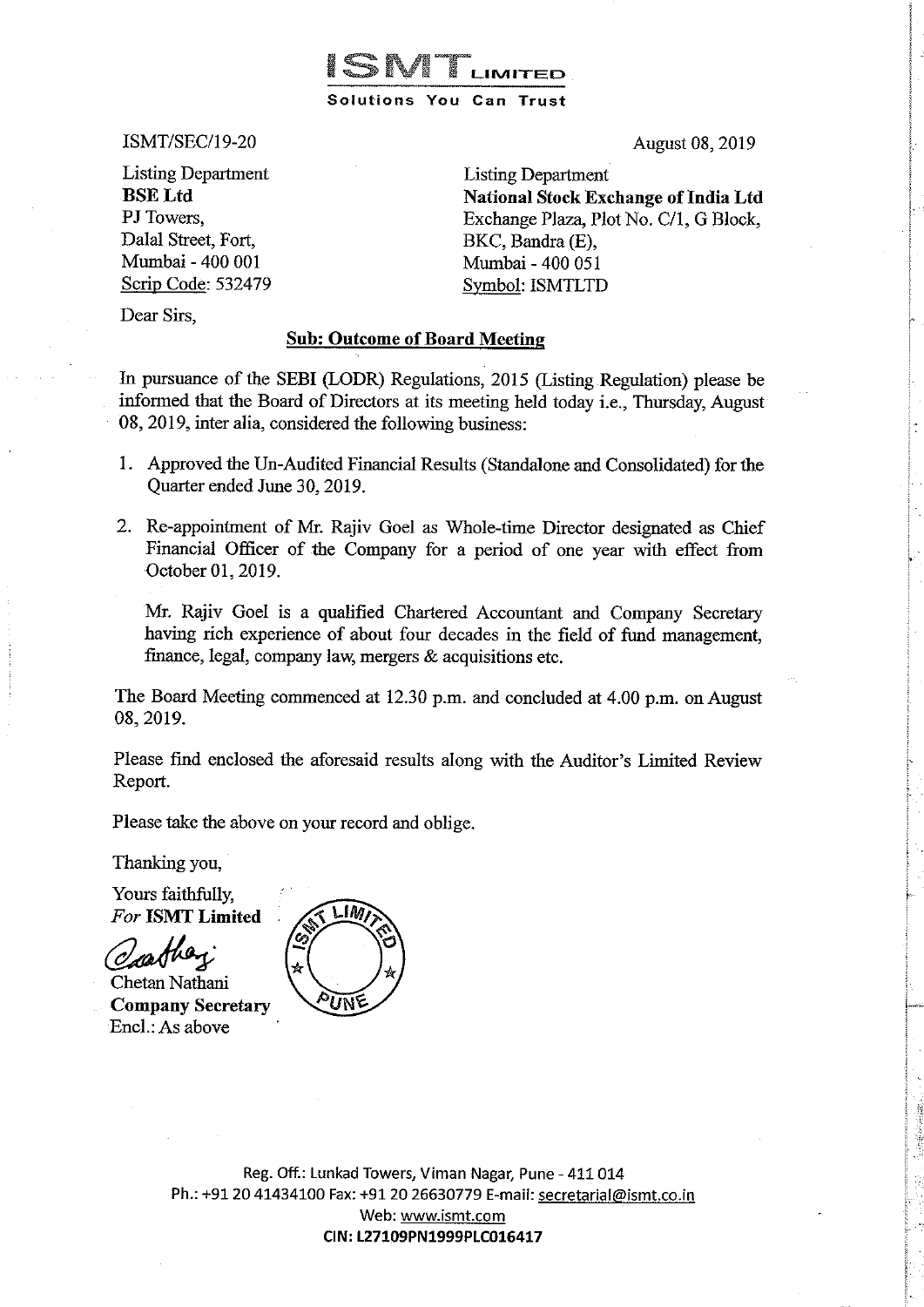## ··ISMT Limited

## Regd. Office : Lunkad Towers , Viman Nagar, Pune 411 **014,** Maharashtra. P'none: 020-41434100, Fax: 020-26630779, E-Mail: secretarial@ismt.co.in, Web: www.ismt.com, **CIN** : L27109PN1999PLC016417

## STATEMENT OF CONSOLIDATED UNAUDITED FINANCIAL RESULTS FOR THE QUARTER ENDED JUNE 30,2019

|            |                                                                               | Rs. in Crores                  |                                 |                                    |                              |  |
|------------|-------------------------------------------------------------------------------|--------------------------------|---------------------------------|------------------------------------|------------------------------|--|
|            |                                                                               |                                | Consolidated                    |                                    |                              |  |
| Sr.<br>No. | Particulars                                                                   | Quarter ended<br>June 30, 2019 | Quarter ended<br>March 31, 2019 | Quarter ended<br>June 30, 2018     | Year ended<br>March 31, 2019 |  |
|            |                                                                               | <b>Unaudited</b>               |                                 | Refer Note No.10 Refer Note No. 10 | <b>Audited</b>               |  |
| 1.         | Income                                                                        |                                |                                 |                                    |                              |  |
|            | <b>Revenue from Operations</b>                                                |                                |                                 |                                    |                              |  |
|            | <b>Sales of Products</b>                                                      | 559 31                         | 603.57                          | 642.19                             | 2,577.79                     |  |
|            | Less : Inter Segment Transfers                                                | 85.20                          | 83.22                           | 154.46                             | 541.28                       |  |
|            | Inter Division Transfers                                                      | 28.01                          | 21.08                           | 22.79                              | 86.67                        |  |
|            | Sale to Subsidiary Company                                                    | 30.27                          | 28.53                           | 35.24                              | 126.92                       |  |
|            | (a) Gross Sales                                                               | 415.83                         | 470.74                          | 429.70                             | 1,822.92                     |  |
|            | (b) Other Operating Revenue                                                   | 7.12                           | 7.55                            | 7.83                               | 30.71                        |  |
|            | (c) Revenue from Operations - Net (a+b)                                       | 422.95                         | 478.29                          | 437.53                             | 1,853.63                     |  |
|            | (d) Other Income                                                              | 170                            | 2.59                            | 2.04                               | 7.39                         |  |
|            | Total Revenue - (c+d)                                                         | 424.65                         | 480.88                          | 439.57                             | 1,861.02                     |  |
|            | 2 Expenses                                                                    |                                |                                 |                                    |                              |  |
|            | (a) Cost of Materials Consumed                                                | 251.35                         | 248.76                          | 228.27                             | 977.65                       |  |
|            | (b) Changes in inventories of finished goods, work -in -progress              | (18.72)                        | 36.42                           |                                    |                              |  |
|            | and stock-in-trade                                                            |                                |                                 | (11.87)                            | 10.37                        |  |
|            | (c) Employee Benefits Expense                                                 | 37.49                          | 38.36                           | 33.20                              | 144.58                       |  |
|            | (d) Finance Costs                                                             | 65.40                          | 67.27                           | 70.63                              | 277,86                       |  |
|            | (e) Depreciation                                                              | 16.06                          | 12.92                           | 14.69                              | 56.89                        |  |
|            | (f) Other Expenses                                                            | 120.42                         | 125.93                          | 163.41                             | 605.38                       |  |
|            | <b>Total Expenses</b>                                                         | 472.00                         | 529.66                          | 498.33                             | 2,072.73                     |  |
|            | 3 Profit / (Loss) before exceptional item and Tax (1-2)                       | (47.35)                        | (48.78)                         | (58.76)                            | (211.71)                     |  |
|            | 4 Exceptional items - a) Foreign Exchange (Gain) / Loss                       | 4.48                           | 11.86                           | (0.98)                             | 4.92                         |  |
|            | b) Depreciation on reclassification of assets held for sale                   |                                | 20.38                           |                                    | 20.38                        |  |
|            | 5 Profit / (Loss) before tax $(3-4)$                                          | (51.83)                        | (81.02)                         | (57.78)                            | (237.01)                     |  |
|            | 6 Tax Expenses:                                                               |                                |                                 |                                    |                              |  |
|            | (a) Current Tax                                                               |                                |                                 |                                    |                              |  |
|            | (b) Earlier Years Tax<br>(c) Deferred Tax (Refer Note No.5)                   |                                |                                 |                                    |                              |  |
|            | 7 Profit / (Loss) after tax (5-6)                                             |                                |                                 |                                    |                              |  |
|            | Other Comprehensive Income (net of tax)                                       | (51.83)                        | (81.02)                         | (57.78)                            | (237.01)                     |  |
|            | (a) Items that will not be reclassified to Profit or Loss                     |                                |                                 |                                    |                              |  |
|            | Gain on Remeasurement of Defined Benefit Plan                                 | (0.35)                         | (0.25)                          | (0.18)                             | (0.84)                       |  |
|            | (b) Items that will be reclassified to Profit or Loss                         |                                |                                 |                                    |                              |  |
|            | Foreign Currency Translation Reserve                                          | 5.61                           | 3.90                            | 12.45                              | 14.30                        |  |
| 9.         | Other Comprehensive Income (Net of tax)                                       | 5.26                           | 3.65                            | 12.27                              | 13.46                        |  |
|            | 10 Total Comprehensive Income for the period (7+9)                            | (46.57)                        | (77.37)                         | (45.51)                            | (223.55)                     |  |
|            | Profit / (Loss) attributable to:                                              |                                |                                 |                                    |                              |  |
|            | Equity Shareholders of Parent.                                                | (51.82)                        | (81.01)                         | (57.77)                            | (237.00)                     |  |
|            | Non Controlling Interest                                                      | (0.01)                         | (0.01)                          | (0.01)                             | (0.01)                       |  |
|            | Other Comprehensive Income attributable to :                                  |                                |                                 |                                    |                              |  |
|            | Equity Shareholders of Parent                                                 | 5.25                           | 3.65                            | 12.21                              | 13.41                        |  |
|            | Non Controlling Interest                                                      | 0.01                           |                                 | 0.06                               | 0.05                         |  |
|            | Total Comprehensive Income attributable to:<br>Egyfly Stjareholdere of Parent |                                |                                 |                                    |                              |  |
|            | <b>Controlling Witerest</b>                                                   | (46.67)                        | (77.36)                         | (45.56)                            | (223.59)                     |  |
|            | 11/Phiq-up Equity Share Capital (Face Value of Rs. 5/- per share)             | 73.25                          | (0.01)<br>73.25                 | 0.05                               | 0.04                         |  |
| 13         | erves EM @ling Reyaluation Reserve<br>। १२९                                   |                                |                                 | 73.25                              | 73.25                        |  |
|            | 13 Earlings per share                                                         |                                |                                 |                                    | (1, 144.38)                  |  |
|            | & Diluted Earchoffs per share of Rs.5/- each (Rs) (not                        | (3.54)                         | (5.53)                          |                                    |                              |  |
|            | аЯвед                                                                         |                                |                                 | (3.94)                             | (16.18)                      |  |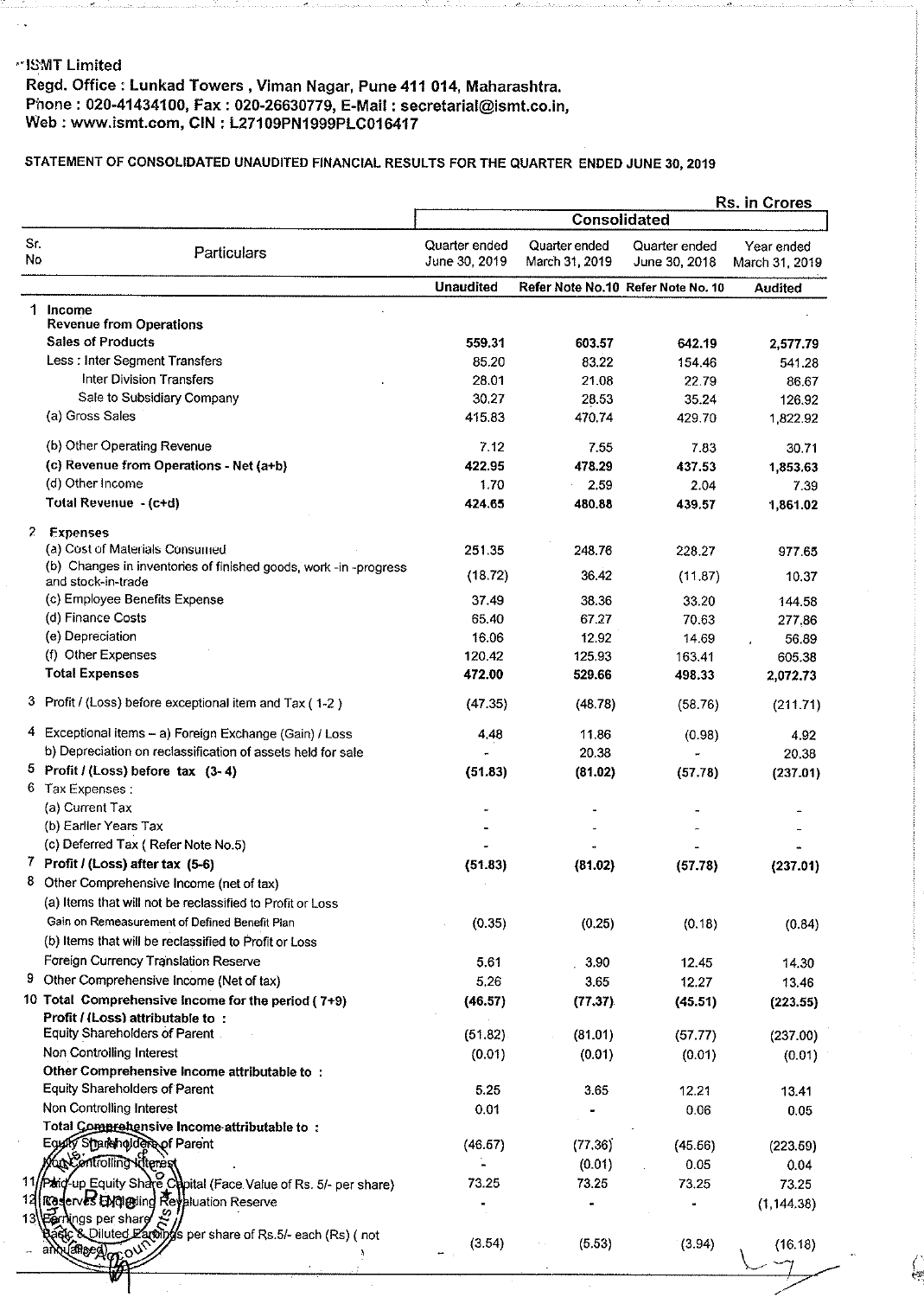## ISMT Limited

Andrea and the series of the series

 $\tilde{\epsilon}_*$ 

 $\mathbb{R}^4$ 

## SEGMENT WISE CONSOLIDATED UNAUDITED FINANCIAL RESULTS FOR THE QUARTER ENDED JUNE 30, 2019.

|           |                                                                                                                                                 |                   |                      |                       | Rs. in Crore         |  |  |
|-----------|-------------------------------------------------------------------------------------------------------------------------------------------------|-------------------|----------------------|-----------------------|----------------------|--|--|
|           |                                                                                                                                                 |                   |                      | Consolidated          |                      |  |  |
|           |                                                                                                                                                 |                   | Quarter ended        |                       | Year ended           |  |  |
| Sr<br>No. | Particulars                                                                                                                                     | June 30, 2019     | March 31, 2019       | June 30, 2018         | March 31, 2019       |  |  |
|           |                                                                                                                                                 | <b>Unaudited</b>  | Refer Note No 10     | Refer Note No 10      | Audited              |  |  |
| 1         | <b>Segment Revenue</b>                                                                                                                          |                   |                      |                       |                      |  |  |
|           | a) Gross Sales - Tube                                                                                                                           | 393.10            | 433.61               | 365.59                | 1,558.28             |  |  |
|           | Less: Inter Division                                                                                                                            | 28.01             | 21.08                | 22.79                 | 86.67                |  |  |
|           | : Sale to Subsidiary Companies                                                                                                                  | 30.27             | 28.53                | 35.24                 | 126.92               |  |  |
|           | Sub total                                                                                                                                       | 334.82            | 384.00               | 307.56                | 1,344.69             |  |  |
|           | b) Gross Sales - Steel                                                                                                                          | 166.21            | 169.96               | 276.60                | 1,019.51             |  |  |
|           | Less : Inter Segment                                                                                                                            | 85.20             | 83.22                | 154.46                | 541.28               |  |  |
|           | Sub total                                                                                                                                       | 81.01             | 86.74                | 122.14                | 478.23               |  |  |
| 2         | <b>Total Segment Revenue</b>                                                                                                                    | 415.83            | 470.74               | 429.70                | 1,822.92             |  |  |
|           | <b>Segment Results</b><br>Profit / (Loss) after Depreciation and Before Finance Costs<br>& Exceptional items, Unallocable income (net) and Tax. |                   |                      |                       |                      |  |  |
|           | a) Tube                                                                                                                                         | 19.32             | 19.75                | 4.11                  | 49.25                |  |  |
|           | b) Steel *                                                                                                                                      | (0.42)            | (2.48)               | 7.91                  | 13.57                |  |  |
|           | Total                                                                                                                                           | 18.90             | 17.27                | 12.02                 | 62.82                |  |  |
|           | Less : Finance Costs                                                                                                                            | 65.40             | 67.27                | 70.63                 | 277.86               |  |  |
|           | : Exceptional items - Foreign Exchange (Gain) / Loss                                                                                            | 4.48              | 11.86                | (0.98)                | 4.92                 |  |  |
|           | : Depreciation on reclassification of assets held for sale                                                                                      |                   | 20.38                |                       | 20.38                |  |  |
|           | Add: Unallocable Income<br>(Net of Unallocable Expenses)                                                                                        | (0.85)            | 1.22                 | (0.15)                | 3.33                 |  |  |
|           | Total Profit / (Loss) Before Tax                                                                                                                | (51.83)           | (81.02)              | (57.78)               | (237.01)             |  |  |
|           | Less: Tax Expenses                                                                                                                              |                   |                      |                       |                      |  |  |
|           | <b>Current Tax</b>                                                                                                                              |                   |                      |                       |                      |  |  |
|           | Earlier years Tax<br>Deferred Tax (Refer Note No.5)                                                                                             |                   |                      |                       |                      |  |  |
|           | Total Profit / (Loss) After Tax                                                                                                                 | (51.83)           | (81.02)              | (57.78)               | (237.01)             |  |  |
|           | <b>Capital Employed</b><br><b>Segment Assets</b>                                                                                                |                   |                      |                       |                      |  |  |
|           | a) Tube                                                                                                                                         | 1,502.92          | 1,493.90             | 1,440.92              | 1493.90              |  |  |
|           | b) Steel                                                                                                                                        | 392.74            | 393.00               | 425.18                | 393.00               |  |  |
|           | c) Unallocable                                                                                                                                  | 571.66            | 556.00               | 616.22                | 556.00               |  |  |
|           | <b>Total Assets</b>                                                                                                                             | 2,467.32          | 2,442.90             | 2,482.32              | 2,442.90             |  |  |
|           | <b>Segment Liabilities</b>                                                                                                                      |                   |                      |                       |                      |  |  |
|           | a) Tube<br>b) Steel                                                                                                                             | 150.49            | 131.38               | 130.20                | 131.38               |  |  |
|           | c) Unallocable                                                                                                                                  | 68.40<br>3,164.72 | 59.72                | 77.22                 | 59.72                |  |  |
|           | <b>Total Liabilities</b>                                                                                                                        | 3,383.61          | 3,121.52<br>3,312.62 | 2,966.58<br>.3,174.00 | 3,121.52<br>3,312.62 |  |  |
|           |                                                                                                                                                 |                   |                      |                       |                      |  |  |

 $\star$  $P$ une Che Tered Account

 $\begin{matrix} 1 \ 1 \ 1 \end{matrix}$ 

 $\geq$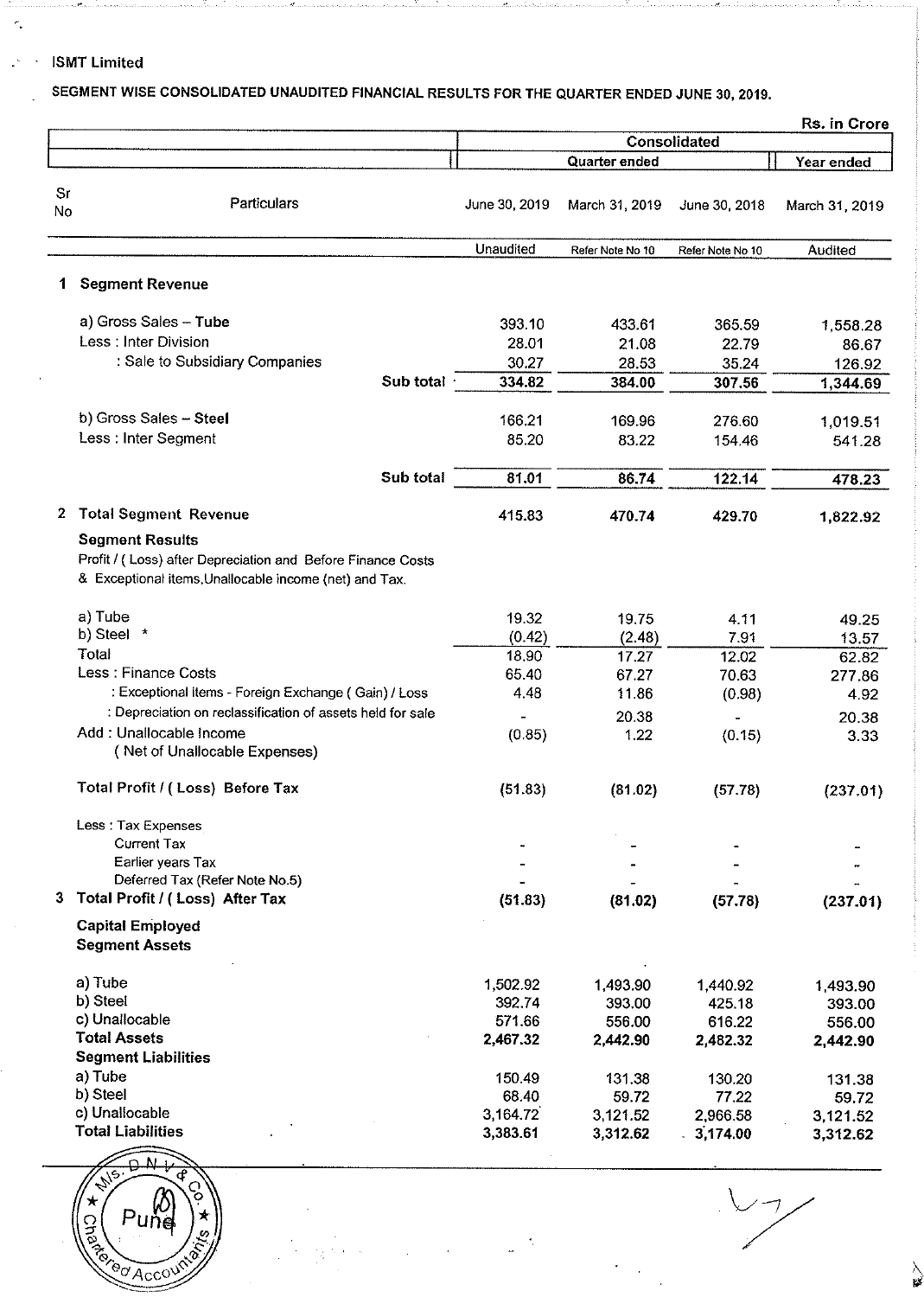#### NOTES ON CONSOLIDATED UNAUDITED FINANCIAL RESULTS FOR THE QUARTER ENDED JUNE 30, 2019.

- 1. The Parent Company had exercised the oplion as per Para 46A inserted in the AS-11 for treatment of exchange difference on long term monetary liabilities and opted to avail exemption as per para D13AA of lnd AS 101 "First -time Adoption of Indian Accounting Standards". Accordingly, Exchange Gain of Rs. 0.32 Crore for the quarter ended June 30, 2019 has been adjusted to the respective Property, Plant & Equipment.
- 2. i) Maharashtra Electricity Regulatory Commission (MERC) had disallowed Parent Company's petition regarding banking of energy facility under Energy Banking Agreement (EBA) vide its orders dated June 20, 2014 and January 12, 2015. The Parent Company filed an appeal before the Appellate Tribunal For Electricity (APTEL) against the said order and the same has been dismissed by the APTEL vide their order dated April 1, 2016. The Parent Company's appeal, challenging the APTEL order is pending before the Hon'ble Supreme Court. The Parent Company had accrued EBA benefit aggregating to Rs. 49.97 Crore up to March 31, 2014, of which amount outstanding as on June 30, 2019 is Rs. 39.53 Crore, representing excess energy charges paid to Maharashtra State Electricity Distribution Company Limited (MSEDCL) on account of non-availability of banking of energy facility. There has been no further accrual since April 1, 2014 on account of suspension of operation of power plant.

Being a sub-judice matter, it is not possible to reasonably or reliably determine the recoverable amount; hence the receivable from MSEDCL is measured on the reporting date at the carrying amount of Rs.39.53 Crore. The financial effect, if any, of the same on consolidated net loss for the quarter ended June 30, 2019, is not ascertainable.

ii) Considering prevailing uncertainties of running the 40 MW Captive Power Project (CPP) at Chandrapur, Maharashtra or disposing it as going concern or otherwise and pending outcome of supreme court decision as referred above, it is not possible to reasonably or reliably determine the recoverable amount and consequently to ascertain whether there is any impairment of the CPP as required by lnd AS 36 "Impairment of Assets". Hence the aforesaid asset is measured as at June 30, 2019 at the carrying amount of Rs 234.58 Crore. The financial effect, if any, of the same on consolidated net loss for the quarter ended June 30, 201g is not ascertainable.

- 3. Employee Benefits Expense includes remuneration payable to the Managing Director and Executive Director of the Parent Company for the quarter ended June 30, 2019 of Rs. 0.84 Crore ( Rs. 6.86 Crore cumulative up to June 30, 2019) is subject to approval of lenders.
- 4. As per lnd AS- 12 "Income Tax", Minimum Alternate Tax (MAT) credit (unused tax credit) is regarded as Deferred Tax Assets and the same shall be recognised to the extent that it has become probable that future taxable profit will be available against which the unused tax credit can be utilised. In view of Business uncertainties and pending debt Resolution, it is difficult for the Parent Company to fairly ascertain the probable future taxable profit against which MAT Credit can be utilized. Accordingly, the unabsorbed MAT credit of Rs. 82.05 Crore as at June 30, 2019, if any, shall be charged in the Statement of Profit and Loss to the extent it lapses in the respective years. The financial effect, if any, of the same on consolidated net loss for quarter ended June 30, 2019 is not ascertainable.
- 5. Deferred Tax Asset in respect of carried forward losses is recognized to the extent of Deferred Tax Liability.
- 6. Consequent to RBI Circular dated 12th February, 2018 the lenders have decided to explore assignment of debt as a Resolution Plan. Accordingly, Banks holding about 71 % of the principal debt have assigned their debt to Asset Reconstructing Companies (ARCs) while Banks holding most of the remaining debt are also pursuing the process for assignment of debt to ARCs. ARCs in turn are expected to restructure the debt on a sustainable basis which inter alia could necessitate downsizing of debt including interest. There has been a substantial progress on the Resolution Plan agreed to by the Banks and restructuring process is also initiated by the Parent Company for the assigned debt. Notwithstanding the pending restructuring of debt and balance confirmations from lenders, interest on the loans has been provided as per the terms of sanction letters of the respective banks on simple interest basis (excluding overdue / penal and compounding of interest). D NIT New of restructuring exercise, occurrence of such interest though unascertained, however the starter was been provided out of abundant precaution. The financial effect of non provision of overduely nenal and compound over  $\mathbb{Q}$  penal and compounding of interest, if any, on consolidated net loss for the quarter ended June**\30,\P**019 is not ascertainable.

 $\mathbf{\hat{e}_{\sigma}}$ Acc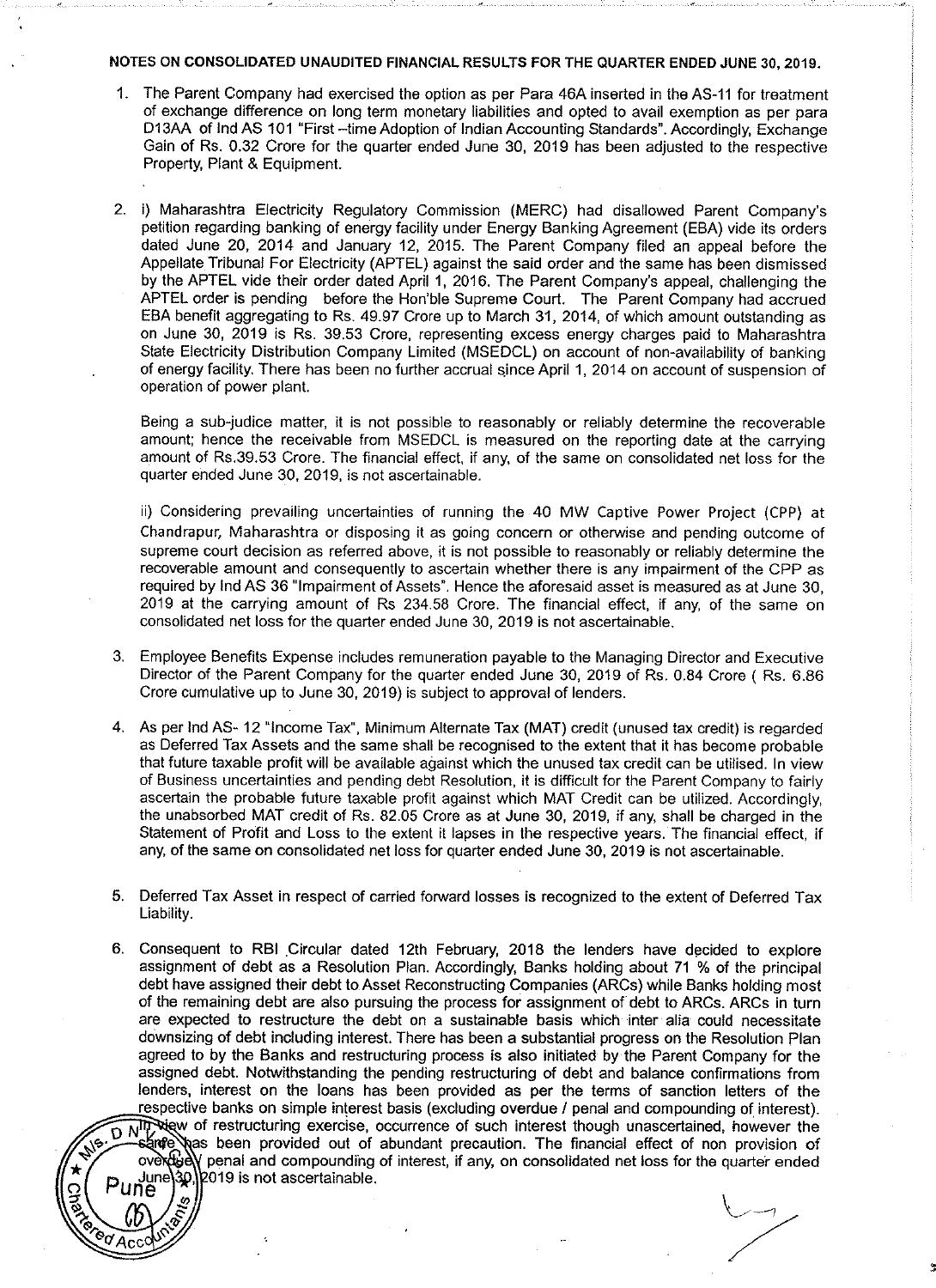- 7. As a result of various measures taken by the Group, Revenue and EBIDT of the Group has been continuously improving on year to year basis since financial year 2015-16 onwards. The EBIDT for the quarter ended June 30, 2109 is Rs. 34.11 Crore as against Rs. 26.56 Crore for the corresponding quarter ended June 30, 2018. The levy of anti-dumping duty by the Government of India on import of tubes from China and a gradual pick-up in demand are some of other factors resulting in increase in Revenue and EBIDT. There has also been a substantial progress on the Resolution Plan agreed to by the Banks of Parent Company. Accordingly the Group has continued to prepare its financial statements on 'Going Concern Basis'.
- 8. Tridem Port and Power Company Private Limited (TPPCL), the wholly owned subsidiary of the Parent Company, along with its subsidiaries had proposed to set up a thermal power project and captive port in Tamil Nadu. TPPCL had obtained the approvals for the projects including acquisition of land but no construction activity had commenced.

However, on account of subsequent adverse developments, the TPPCL had decided not to pursue these projects. There has been negligible interest from the potential buyers due to present power sector scenario. TPPCL has also unsuccessfully tried to sell the freehold land since there were no takers for the project.

Considering premature status of the project, prevailing power sector scenario, ongoing litigations, the various alternative usage of·land of the project and inability to successfully pursue the sale of the project or its freehold land, it is not possible to reasonably or reliably determine the recoverable amount and consequently to ascertain whether there is any impairment of the amount invested in TPPCL as required by lnd AS 36 "Impairment of Assets" and hence the aforesaid asset is measured as at June 30 ,2019 at the carrying amount of Rs 104.56 Crore. The financial effect, if any, of the same on consolidated net loss for the quarter ended June 30, 2019 is not ascertainable.

- 9. The Group has adopted modified retrospective approach as per Para C 8 (c) (ii) of "lnd AS 116 -Leases" to its leases, effective April 1, 2019. This has resulted in recognizing right- of- use (ROU) assets of Rs.7.36 Crore and a corresponding Lease liability of Rs.7.36 Crore as at April 1, 2019. In the statement of profit and loss for the current period, operating Lease expenses has changed to depreciation cost for the ROU assets and finance cost for interest accrued on lease liability. The effect of adoption of lnd AS 116 on the results for the quarter ended June 30, 2019 is not material. To this extent, performance for the current period ended June 30, 2019 is not comparable with previous period results.
- 10. The consolidated figures of the quarter ended March 31, 2019 are balancing figures between audited figures in respect of full financial year ended on March 31, 2019 and the unaudited year to date figures up to December 31, 2018. The consolidated figures for the corresponding quarter ended June 30, 2018, year to date figures up to December 31, 2018 and for the quarter ended March 31, 2019 are approved by the Board of Directors and have not been subjected to Limited review by the auditors.
- 11. The comparative figures have been regrouped and reclassified to meet the current quarter's I years classification.
- 12. The above results have been reviewed by the Audit Committee and approved by the Board of Directors at their meetings held on August 8, 2019.

Place: Puhe Date: August 8, 2019

**For ISMT Limited**   $\sim$ Rajiv Øoel Chief Financial Officer

•

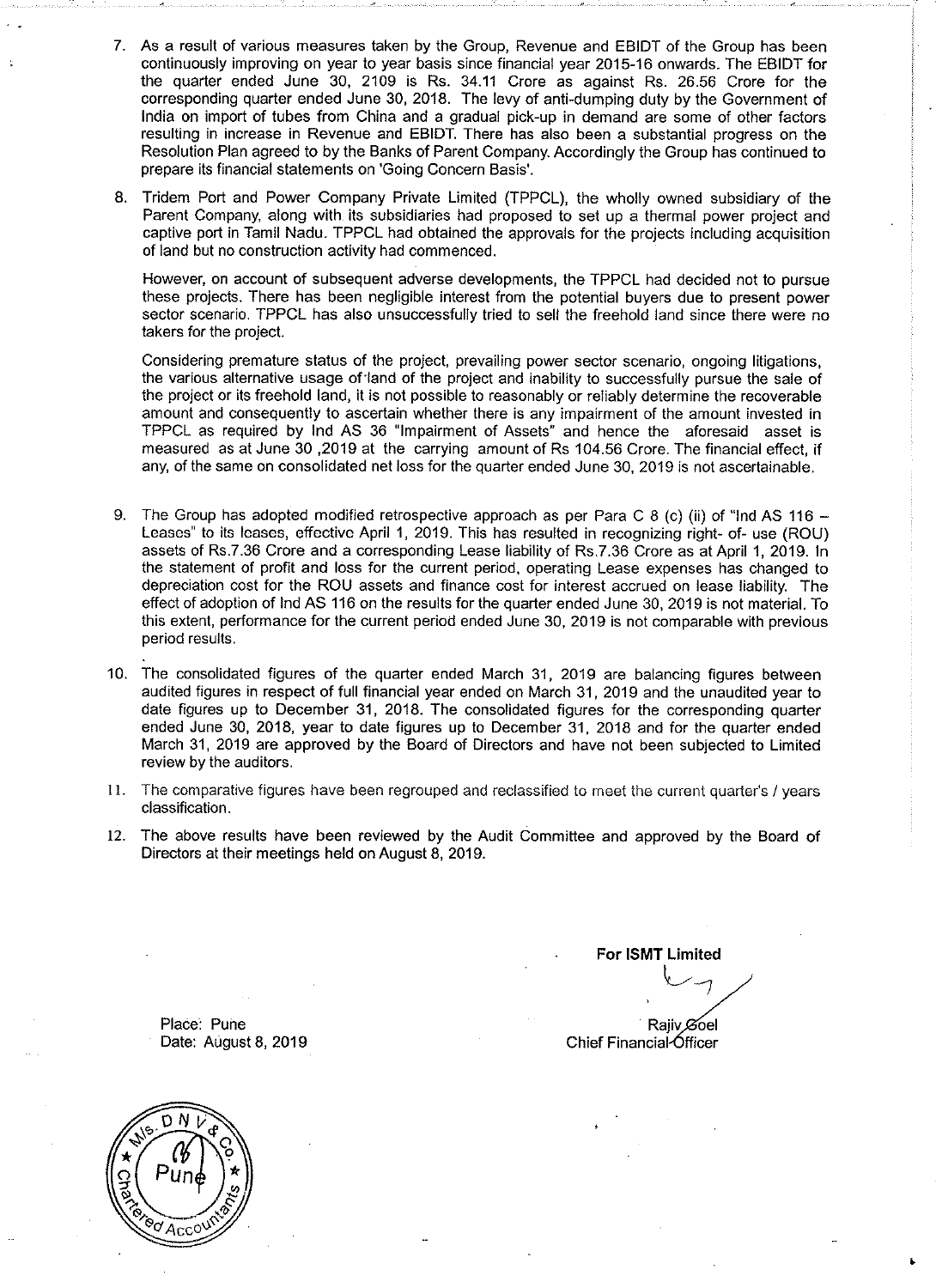# **D NV & Co. Chartered Accountants**

Independent Auditor's Review Report On consolidated unaudited quarterlyfinancial results of ISMT limited Pursuant to the Regulation 33 of the SEBI (listing Obligations and Disclosure Requirements) Regulations, 2015

**·'t.'** • ,·~ ,·, "' *:* ;

## The Board of Directors,

## ISMT limited.

- 1. We have reviewed the accompanying Statement of Consolidated Unaudited Financial Results ("the Statement") of ISMT limited ("the Parent")and its subsidiaries (the Parent and its subsidiaries together referred to as "the Group") for the quarter ended June 30, 2019 ("the Statement") being submitted by the Parent pursuant to the requirement of Regulation <sup>33</sup>of the SEBI (Listing Obligations and Disclosure Requirements) Regulations, 2015, as amended ('Listing Regulations'), which has been initialed by us for the purpose of Identification. Attention Is drawn to the fact that the consolidated figures for the corresponding quarter ended June 2018 and previous quarter ended March 31, 2019 as reported in the unaudited consolidated financial results have been approved by the Parent's Board of Directors, but have not been subjected to review.
- 2. The Statement, which is the responsibility of the Parent Company's management and approved by the Board of Directors in their respective.meeting held on August 8, 2019 has been prepared in accordance with the recognition and measurement principles laid down in Indian Accounting Standard (lnd AS) 34 "Interim Financial Reporting" prescribed urider Section 133 of the Companies Act, 2013 read with relevant rules issued thereunder and other accounting principles generally accepted in India. Our responsibility is to express a conclusion on the Statement based on our review.
- 3. We conducted our review of the Statement in accordance with the Standard on Review Engagements (SRE) 2410 "Review of Interim Financial Information Performed by the Independent Auditor of the Entity", issued by the Institute of Chartered Accountants of India. A review of interim financial information consists of making inquiries, primarily or persons responsible for financial and accounting matters, and applying analytical and other review procedures. A review is substantially less in scope than an audit conducted in accordance with Standards on Auditing and consequently does not enable us to obtain assurance that we would become aware of all significant matters that might be identified in an audit. Accordingly, we do not express an audit opinion.

We also performed procedures in accordance with the circular Issued by the SEBI under Regulation 33 (8) of the SEBI (Listing Obligations and Disclosure Requirements) Regulations, 2015, as amended, to the extent applicable.

- 4. The Statement includes the results of the following entities:
- **List of Subsidiaries:**

 $\overline{O}$   $\overline{N}$   $\overline{V}$   $\oplus$ 

ISMT Enterprises S.A Luxembourg, Structo Hydraulics AB Sweden, ISMT Europe AB Sweden, Tridem Port and Power Company Private limited., Nagapattinam Energy Private Limited., Best Exim Private Limited., Success power and lnfraprojects Private Limited, Marshal Wicroware Infrastructure Development Company Private Limited., PT ISMT Resources, donesia, Indian Seamless Inc. USA.

## $\left( +91\right.$  22 6149 1000  $\bigoplus$  www.dnvca.com

**Tered Account**  $\widetilde{H472}$ , Mahalaxmi Ind. Estate, D. Shivner Road, Lower Parel, Mumbai - 400 013, India. Branch : Pune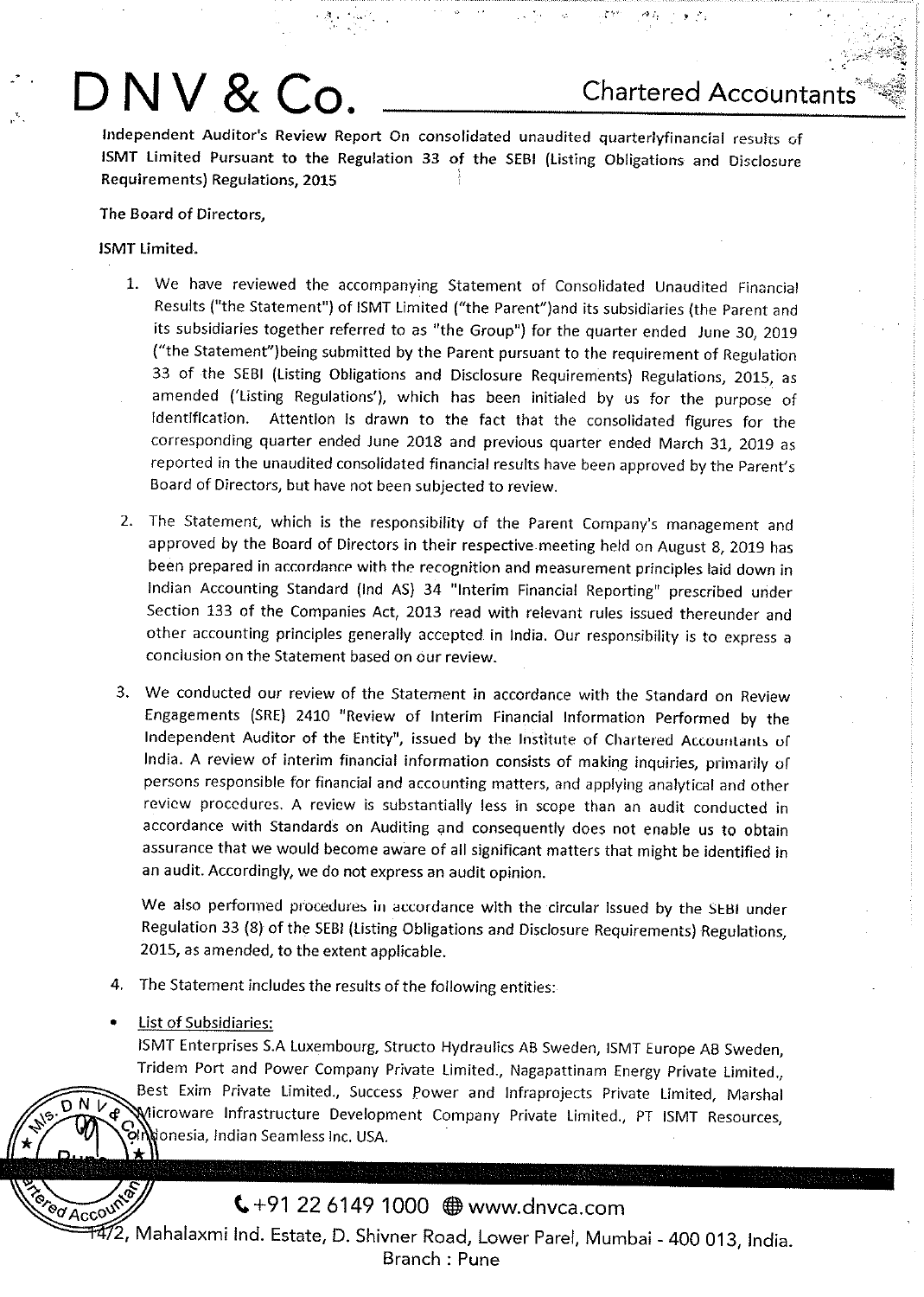#### 5. Basis **for qualified** Conclusion:

( . .,.

**Algi** 

- a) I he Parent Company has outstanding Minimum Alternate Tax (MAT) entitlement, classified as Deferred Tax Asset as per lnd AS- 12, Income Taxes, of Rs. 82.05 Crores as on June 30, 2019. Taking into consideration the loss during the period ended June 30, 2019 and carried forward losses under the Income Tax, in our opinion, it is not probable that the MAT entitlement can be adjusted within the specified period against the future taxable profits under the provisions of Income Tax Act 1961. In view of the same, in our opinion, the MAT entitlement cannot be continued to be recognised as an asset in terms of lnd AS-12 and "Guidance note on accounting for credit available in respect of MAT under the Income Tax Act, 1961". Non-writing off of the same has resulted in understatement of consolidated net loss for the quarter ended June 30, 2019 and overstatement of other equity by Rs.82.05 Crores.
- b) The Parent Company had recognized claim in earlier years, of which outstanding balance as on June 30, 2019 is Rs. 39.53 Crores, against Maharashtra State Electricity Distribution Company Ltd. (MSEDCL) for non-implementation of Energy Banking Agreement. The Parent Company had appealed to Appellate Tribunal (APTEL) against the order passed by Maharashtra Electricity Regulatory Commission (MERC) and the same has been dismissed by the APTEL. The Parent Company has preferred appeal before the Hon'ble Supreme Court against the order of APTEL. The realization of this claim is contingent and dependent upon the outcome of the decision of the Supreme Court. In our opinion the recognition of above claim, being contingent asset in nature, is not in conformity with lnd AS-37, "Provisions, Contingent liabilities and Contingent assets". Recognition of the above claim has resulted in overstatement of other equity by Rs.39.53 Crores as at June 30, 2019. Refer Note No. 2 (i) of the Statement.
- c) The Group is unable to determine the recoverable value of 40 MW Captive Power Project (CPP) at Chandrapur, Maharashtra for the reasons stated in Note no 2(ii) of the Statement; hence, the CPP is measured on June 30, 2019 at the carrying amount of Rs. 234.58 Crores and impairment loss, if any, is not recognised as required by lnd AS 36 "Impairment of the Assets". In view of the aforesaid, we are unable to determine the impact of the same, if any, on the consolidated net loss for the quarter ended June 30 2019 and other equity as on that date.
- d) The Group is unable to determine the recoverable value of thermal power project and captive port (TPP) at Tamilnadu for the reasons stated in Note No. 8 of the Statement. Hence, the TPP is measured on June 30, 2019 at the carrying amount of Rs. 104.56 Crores and impairment loss, if any, is not recognised as required by lnd AS 36 "Impairment of the Assets". In view of the aforesaid, we are unable to determine the impact of the same, if any, on the consolidated net loss for the quarter ended June 30 2019 and other equity as on that date.
- e) Pending approval/ sanction of debt restructuring scheme by lenders and balance confirmation from majority of lenders, the Parent Company has not provided for the overdue /penal interest, if any for the reasons stated in Note No. 6 of the Statement. The  $\mu$ <sub>V</sub> quantum and its impact, if any, on the consolidated net loss for the quarter ended June 30 ~19 and other equity as on that date is unascertainable.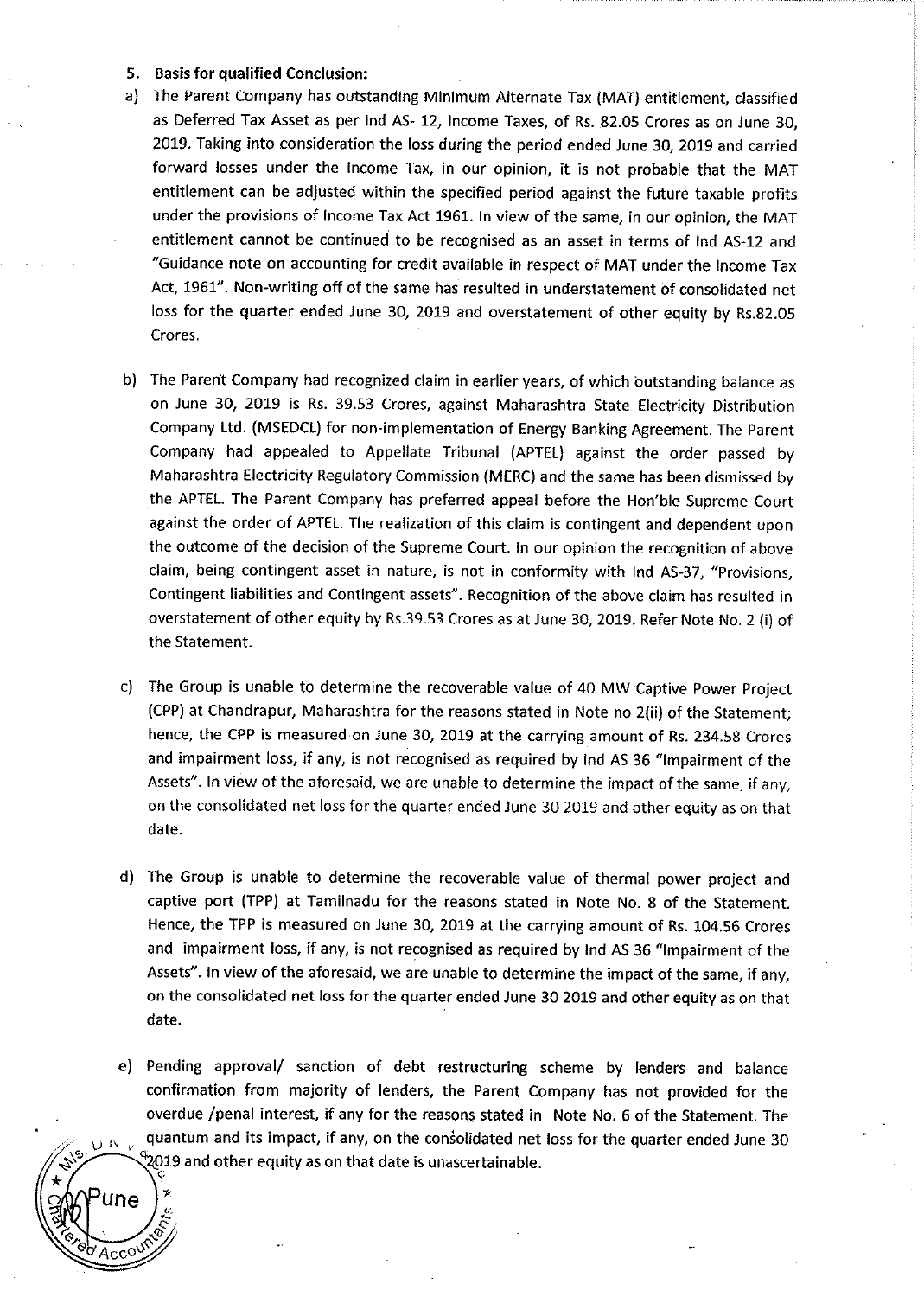6. Based on our review conducted and procedure performed as stated in paragraph 3 above,with the exception of the matter described in the Basis for Qualified Conclusion Paragraph 5 above, nothing has come to our attention that causes us to believe that the accompanying statement prepared in accordance with recognition and management principles laid down in aforesaid Indian Accounting Standard ("lnd AS") and other recognized accounting principles generally accepted in India, has not disclosed the information required to be disclosed in terms of Regulation 33 of the Listing Regulations, as amended, including the manner in which it is to be disclosed, or that it contains any material misstatement.

## 7. Emphasis of Matters:

We draw attention to the following matters in the Notes to the Statement:

- a) Note No. 3 of the statement, regarding remuneration to Managing Director and Executive Director of the Parent Company amounting to Rs. 0.84 Crores for the quarter ended June 30, 2019 (Rs. 6.86 Crores cumulative up to June 30, 2019) is subject to approval of Lenders.
- b) The Group has accumulated losses and its net worth has been fully eroded, the Group has incurred net cash loss during the period ended June 30, 2019 and previous years and the Group's current liabilities exceeded its current assets as at the balance sheet date. These conditions indicate the existence of a material uncertainty about the Group's ability to continue as a going concern. However, the consolidated financial statements of the Group have been prepared on a going concern basis for the reasons stated in the Note No 7 of the statement.

Our conclusion on the statement is not modified in respect of the above matters.

## 8. Other Matters:

The consolidated unaudited financial results includes the interim financial information/ financial results of ten subsidiaries which have not been reviewed by their auditors, whose unaudited interim financial results reflect total revenue of Rs.39.81 Crores, total net loss after tax of Rs. 2.11 Crores and total comprehensive loss of Rs.2.11 Crores for the quarter ended June 30, 2019 as considered in consolidated financial results. These unaudited financial information/ financial results have been approved and furnished to us by the management. Our conclusion, in so far as it relates to the affairs of these subsidiaries, is based solely on such unaudited financial information/ financial results. According to the information and explanations given to us by the management, these interim financial information / financial results are not material to the Group.

Our conclusion on the Statement is not modified in respect of the above matter.

For D N V & Co Chartered Accountants Eirm Registration No.: 1 Pune **CA Bharat Jain** Partner Partner<br>Membership No.: 100583 UDIN:19100583AAAABV5504

Place: Pune Date: August 8, 2019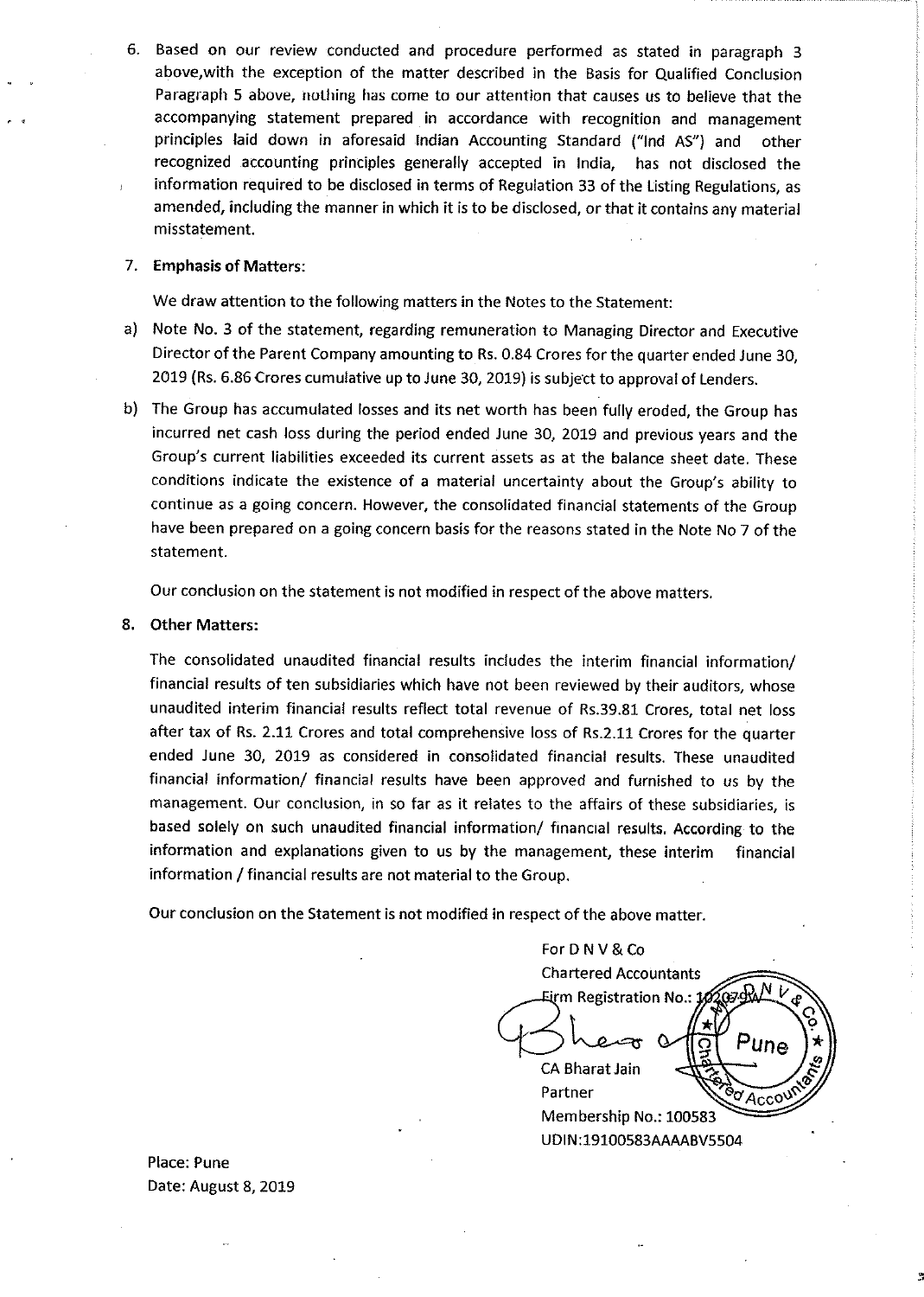# STATEMENT OF STANDALONE UNAUDITED FINANCIAL RESULTS FOR THE QUARTER ENDED JUNE 30, 2019

|              |                                                                                                      | Rs. in Crore                   |                                 |                                |                              |  |
|--------------|------------------------------------------------------------------------------------------------------|--------------------------------|---------------------------------|--------------------------------|------------------------------|--|
|              | <b>Particulars</b>                                                                                   |                                | <b>Standalone</b>               |                                |                              |  |
| Sr.<br>No    |                                                                                                      | Quarter ended<br>June 30, 2019 | Quarter ended<br>March 31, 2019 | Quarter ended<br>June 30, 2018 | Year ended<br>March 31, 2019 |  |
|              |                                                                                                      | <b>Unaudited</b>               | Refer Note No11                 | <b>Unaudited</b>               | <b>Audited</b>               |  |
| 1.           | Income                                                                                               |                                |                                 |                                |                              |  |
|              | <b>Revenue from Operations</b>                                                                       |                                |                                 |                                |                              |  |
|              | <b>Sales of Products</b>                                                                             | 514.38                         | 574.48                          | 599.18                         | 2,423.39                     |  |
|              | Less : Inter Segment Transfers                                                                       | 85.20                          | 83.22                           | 154.46                         | 541.28                       |  |
|              | <b>Inter Division Transfers</b><br>(a) Gross Sales                                                   | 28.01                          | 21.08                           | 22.79                          | 86.67                        |  |
|              |                                                                                                      | 401.17                         | 470.18                          | 421.93                         | 1,795.44                     |  |
|              | (b) Other Operating Revenue                                                                          | 7.09                           | 7.45                            | 7.57                           | 29.66                        |  |
|              | (c) Revenue from Operations - Net (a+b)                                                              | 408.26                         | 477.63                          | 429.50                         | 1,825.10                     |  |
|              | (d) Other Income                                                                                     | 1.59                           | 2.26                            | 1.97                           | 6.94                         |  |
|              | Total Revenue - (c+d)                                                                                | 409.85                         | 479.89                          | 431.47                         | 1,832.04                     |  |
| $\mathbf{2}$ | <b>Expenses</b>                                                                                      |                                |                                 |                                |                              |  |
|              | (a) Cost of Materials Consumed                                                                       | 240.90                         | 254.07                          | 224.92                         | 971.63                       |  |
|              | (b) Changes in inventories of finished goods, work -in -progress<br>and stock-in-trade               | (18.33)                        | 35.12                           | (12.70)                        | 7.54                         |  |
|              | (c) Employee Benefits Expense                                                                        | 34.24                          | 35.40                           | 30.13                          | 132.84                       |  |
|              | (d) Finance Costs                                                                                    | 65.21                          | 66.54                           | 70.45                          | 276.46                       |  |
|              | (e) Depreciation                                                                                     | 15.34                          | 12.31                           | 13.93                          | 54.05                        |  |
|              | (f) Other Expenses                                                                                   | 119.96                         | 123.43                          | 162.33                         | 600.16                       |  |
|              | <b>Total Expenses</b>                                                                                | 457.32                         | 526.87                          | 489.06                         | 2,042.68                     |  |
|              | 3 Profit / (Loss) before exceptional item and Tax (1-2)                                              | (47.47)                        | (46.98)                         | (57.59)                        | (210.64)                     |  |
| 4            | Exceptional items - a) Foreign Exchange (Gain) / Loss                                                | (0.67)                         | 2.37                            | 0.52                           | (2.24)                       |  |
|              | b) Depreciation on reclassification of assets held for sale                                          |                                | 20.38                           |                                | 20.38                        |  |
| 5.           | Profit / (Loss) before tax (3-4)                                                                     | (46.80)                        | (69.73)                         | (58.11)                        | (228.78)                     |  |
| 6            | Tax Expenses :                                                                                       |                                |                                 |                                |                              |  |
|              | (a) Current Tax                                                                                      |                                |                                 |                                |                              |  |
|              | (b) Earlier Years Tax                                                                                |                                |                                 |                                |                              |  |
|              | (c) Deferred Tax (Refer Note No. 6)                                                                  |                                |                                 |                                |                              |  |
|              | 7 Profit / (Loss) after tax (5-6)                                                                    | (46.80)                        | (69.73)                         | (58.11)                        | (228.78)                     |  |
| 8            | Other Comprehensive Income (net of tax)                                                              |                                |                                 |                                |                              |  |
|              | (a) Items that will not be reclassified to Profit or Loss                                            |                                |                                 |                                |                              |  |
|              | Gain on Remeasurement of Defined Benefit Plan                                                        | (0.35)                         | (0.25)                          | (0.18)                         | (0.84)                       |  |
|              | (b) Items that will be reclassified to Profit or Loss                                                |                                |                                 |                                |                              |  |
| 9            | Other Comprehensive Income (Net of tax)                                                              | (0.35)                         | (0.25)                          | (0.18)                         | (0.84)                       |  |
|              | 10 Total Comprehensive Income for the period (7+9)                                                   | (47.15)                        | (69.98)                         | (58.29)                        | (229.62)                     |  |
|              | 11 Paid-up Equity Share Capital (Face Value of Rs. 5/- per share)                                    | 73.25                          | 73.25                           | 73.25                          | 73.25                        |  |
|              | 12 Reserves Excluding Revaluation Reserve                                                            |                                |                                 |                                | (1,089.45)                   |  |
|              | 13 Earnings per share<br>Basic & Diluted Earnings per share of Rs.5/- each (Rs) ( not<br>annualised) | (3.19)                         | (4.76)                          | (3.97)                         | (15.62)                      |  |
|              |                                                                                                      |                                |                                 |                                |                              |  |



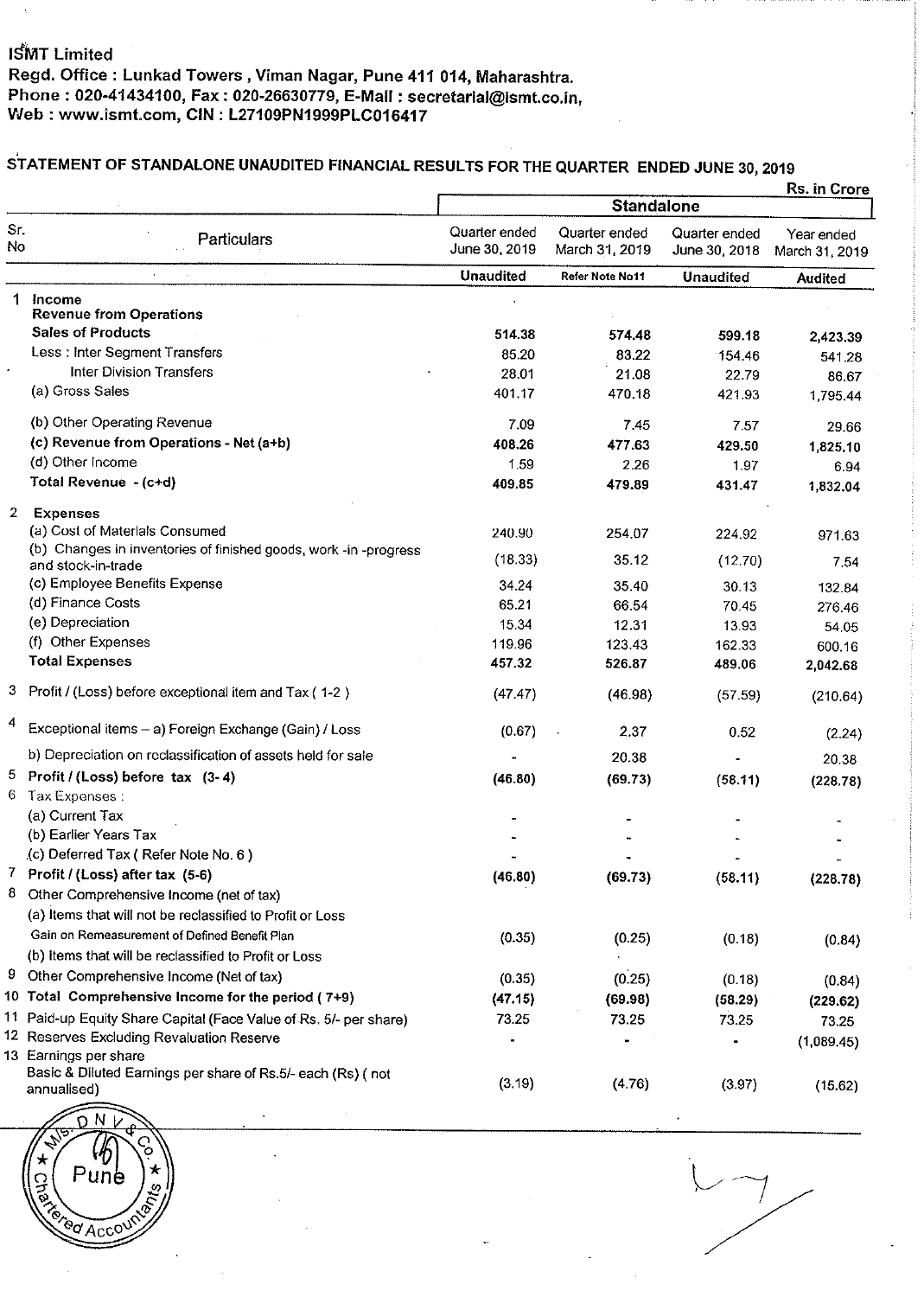## ISMT Limited

 $\hat{\mathcal{A}}$ 

ı.

l,

## SEGMENT WISE STANDALONE UNAUDITED FINANCIAL RESULTS FOR THE QUARTER ENDED JUNE 30, 2019.

|          |                                                                     |                      |                      |                      | Rs. in Crore       |
|----------|---------------------------------------------------------------------|----------------------|----------------------|----------------------|--------------------|
|          |                                                                     | <b>Standalone</b>    |                      |                      |                    |
|          |                                                                     |                      | Quarter ended        |                      | Year ended         |
| Sr<br>No | Particulars                                                         | June 30, 2019        | March 31, 2019       | June 30, 2018        | March 31, 2019     |
|          |                                                                     | Unaudited            | Refer Note No 11     | <b>Unaudited</b>     | Audited            |
| 1        | <b>Segment Revenue</b>                                              |                      |                      |                      |                    |
|          | a) Gross Sales - Tube                                               | 348.17               | 404.52               | 322.58               | 1,403.88           |
|          | Less: Inter Division                                                | 28.01                | 21.08                | 22.79                | 86.67              |
|          | Sub total                                                           | 320.16               | 383.44               | 299.79               | 1,317.21           |
|          | b) Gross Sales - Steel                                              | 166.21               | 169.96               | 276.60               |                    |
|          | Less : Inter Segment                                                | 85.20                | 83.22                | 154.46               | 1,019.51<br>541.28 |
|          |                                                                     |                      |                      |                      |                    |
|          | Sub total                                                           | 81.01                | 86.74                | 122.14               | 478.23             |
| 2        | <b>Total Segment Revenue</b>                                        | 401.17               | 470.18               | 421.93               | 1,795.44           |
|          | <b>Segment Results</b>                                              |                      |                      |                      |                    |
|          | Profit / (Loss) after Depreciation and Before Finance Costs         |                      |                      |                      |                    |
|          | & Exceptional items, Unallocable income (net) and Tax.              |                      |                      |                      |                    |
|          | a) Tube                                                             | 18.95                | 20.53                | 3.78                 | 48.53              |
|          | b) Steel<br>×                                                       | (0.42)               | (2.48)               | 7.91                 | 13.57              |
|          | Total                                                               | 18.53                | 18.05                | 11.69                | 62.10              |
|          | Less: Finance Costs                                                 | 65.21                | 66.54                | 70.45                | 276.46             |
|          | : Exceptional items -i) Foreign Exchange (Gain) / Loss              | (0.67)               | 2.37                 | 0.52                 | (2.24)             |
|          | :ii) Depreciation on reclassification of assets held for sale       |                      | 20.38                |                      | 20.38              |
|          | Add: Unallocable Income<br>(Net of Unallocable Expenses)            | (0.79)               | 1.51                 | 1.17                 | 3.72               |
|          | Total Profit / (Loss) Before Tax                                    | (46.80)              | (69.73)              | (58.11)              | (228.78)           |
|          | Less: Tax Expenses                                                  |                      |                      |                      |                    |
|          | <b>Current Tax</b>                                                  |                      |                      |                      |                    |
|          | Earlier years Tax                                                   |                      |                      |                      |                    |
|          | Deferred Tax (Refer Note No.6)<br>3 Total Profit / (Loss) After Tax |                      |                      |                      |                    |
|          |                                                                     | (46.80)              | (69.73)              | (58.11)              | (228.78)           |
|          | <b>Capital Employed</b><br><b>Segment Assets</b>                    |                      |                      |                      |                    |
|          | a) Tube                                                             | 1,473.59             | 1,463.96             | 1.392.73             |                    |
|          | b) Steel                                                            | 392.74               | 393.00               | 425.18               | 1,463.96<br>393,00 |
|          | c) Unallocable                                                      | 629.03               | 613.31               | 666.37               | 613.31             |
|          | <b>Total Assets</b>                                                 | 2,495.36             | 2,470.27             | 2,484.28             | 2,470.27           |
|          | <b>Segment Liabilities</b>                                          |                      |                      |                      |                    |
|          | a) Tube                                                             | 138.79               | 120.69               | 116.28               | 120.69             |
|          | b) Steel                                                            | 68.40                | 59.72                | 77.22                | 59.72              |
|          |                                                                     |                      |                      |                      |                    |
|          | c) Unallocable<br><b>Total Liabilities</b>                          | 3,154.40<br>3,361.59 | 3,108.94<br>3,289.35 | 2,938.53<br>3,132.03 | 3,108.94           |



 $\frac{2}{\sqrt{2}}$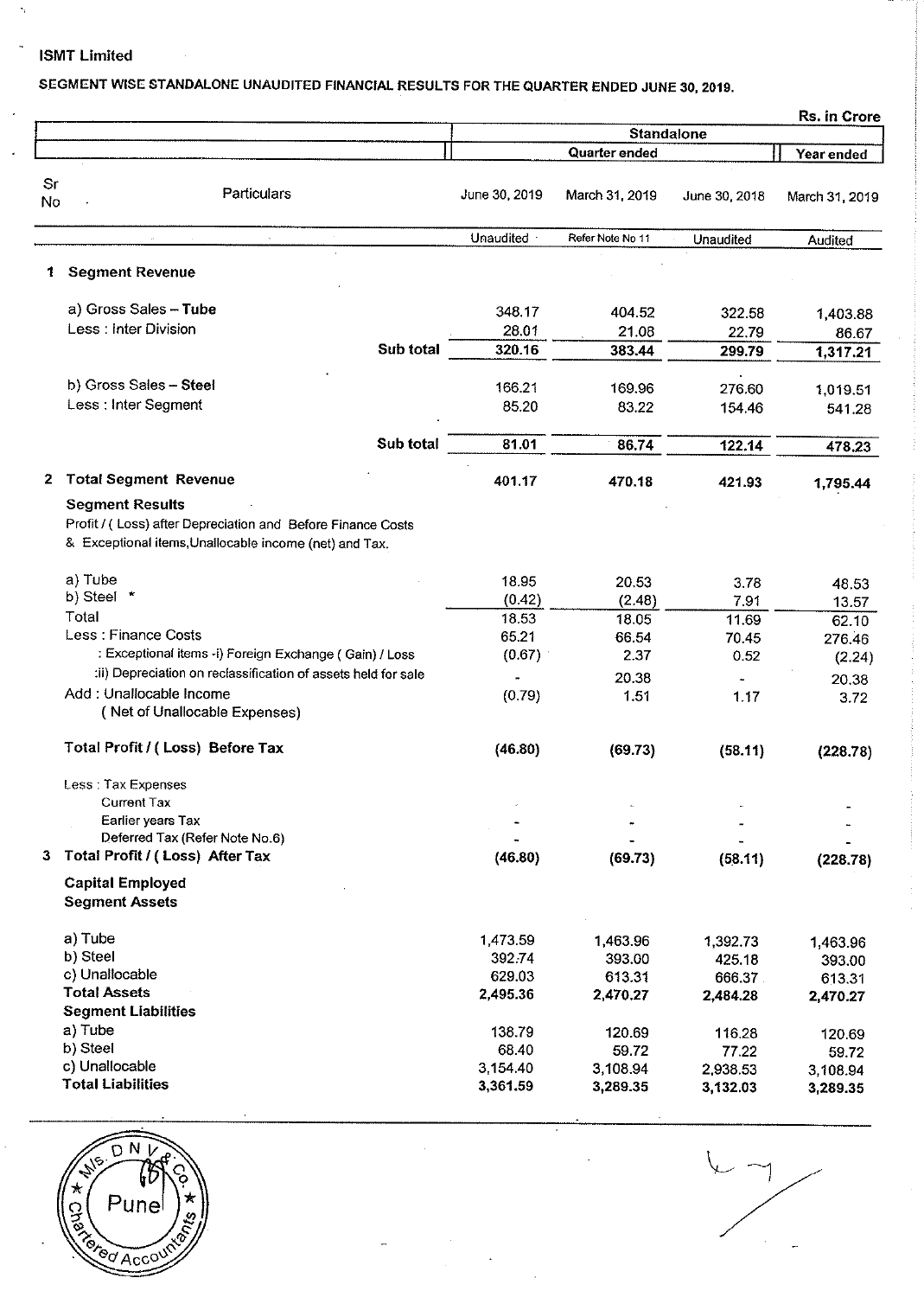## NOTES ON STANDALONE UNAUDITED FINANCIAL RFSULTS FOR THE QUARTER ENDED JUNE 30, 2019.

- 1. The Company had exercised the option as per Para 46A inserted in the AS-11 for treatment of exchange difference on long term monetary liabilities and opted to avail exemption as per para D13AA of Ind AS 101 "First -time Adoption of Indian Accounting Standards". Accordingly, Exchange Gain of Rs. 0.32 Crore for the quarter ended June 30, 2019 has been adjusted to the respective Property, Plant & Equipment.
- 2. The Company through its Subsidiary Company, ISMT Enterprises S.A., Luxembourg has invested Rs. 48.43 Crore in Structo Hydraulics AB, Sweden (SHAB). The Company has received the approval from regulatory authorities for conversion into equity of an amount of Rs. 33.33 Crore (USD 5 Million) due from SHAB on account of payment towards invocation of guarantee by lender of SHAB, which is considered as investment on adoption of lnd AS and the Company is taking steps for implementation of the same. The net receivables on account of sales made to SHAB as on June 30, 2019 are Rs.15.33 Crore and the same is considered as collectible. No provision, however, has been made as required by lnd AS 36 "Impairment of Assets" in respect of diminution in the value of investment, which is in the nature of forward integration and considered Strategic, Long Term and also in view of improvement in the operating performance of SHAB. The financial effect, if any, of the same on loss for the quarter ended June 30, 2019 is not ascertainable.
- 3. i) Maharashtra Electricity Regulatory Commission (MERC) had disallowed Company's petition regarding banking of energy facility under Energy Banking Agreement (EBA) vide its orders dated June 20, 2014 and January 12, 2015. The Company filed an appeal before the Appellate Tribunal For Electricity (APTEL) against the said order and the same has been dismissed by the APTEL vide their order dated April 1, 2016. The Company's appeal, challenging the APTEL order is pending before the Hon'ble Supreme Court. The Company had accrued EBA benefit aggregating to Rs. 49.97 Crore up to March 31, 2014, of which amount outstanding as on June 30, 2019 is Rs. 39.53 Crore, representing excess energy charges paid to Maharashtra State Electricity Distribution Company Limited (MSEDCL) on account of non-availability of banking of energy facility. There has been no further accrual since April 1, 2014 on account of suspension of operation of power plant.

Being a sub-judice matter, it is not possible to reasonably or reliably determine the recoverable amount; hence the receivable from MSEDCL is measured on the reporting date at the carrying amount of Rs.39.53 Crore. The financial effect, if any, of the same on loss for the quarter ended June 30, 2019, is not ascertainable.

ii) Considering prevailing uncertainties of running the 40 MW Captive Power Project (CPP) at Chandrapur, Maharashtra or disposing it as going concern or otherwise and pending outcome of supreme court decision as referred above, it is not possible to reasonably or reliably determine the recoverable amount and consequently to ascertain whether there is any impairment of the CPP as required by lnd AS 36 "Impairment of Assets". Hence the aforesaid asset is measured as at June <sup>30</sup>,2019 at the carrying amount of Rs 234.58 Crore. The financial effect, if any, of the same on loss for the quarter ended June 30, 2010 is not ascertainable.

- 4. Employee Benefits Expense includes remuneration payable to the Managing Director and Executive Director for the quarter ended June 30, 2019 of Rs. 0.84 Crore ( Rs. 6.86 Crore cumulative up to June 30, 2019) is subject to approval of lenders.
- 5. As per lnd AS- 12 "Income Tax", Minimum Alternate Tax (MAT) credit (unused tax credit) is regarded as Deferred Tax Assets and the same shall be recognised to the extent that it has become probable that future taxable profit will be available against which the unused tax credit can be utilised. In view of Business uncertainties and pending debt Resolution, it is difficult for the Company to fairly ascertain the probable future taxable profit against which MAT Credit can be utilized. Accordingly, the unabsorbed MAT credit of Rs. 82.05 Crore as at June 30, 2019, if any, shall be charged in the Statement of Profit and Loss to the extent it lapses in the respective years. The financial effect, if any, of the same on net loss for quarter ended June 30, 2019 is not ascertainable.
- 6. Deferred Tax Asset in respect of carried forward losses is recognized to the extent of Deferred Tax Liability.
- 7. Consequent to RBI Circular dated . February 12, 2018 the lenders have decided to explore assignment of debt as a Resolution Plan. Accordingly, Banks holding about 71 % of the principal N *v* debt have assigned their debt to Asset Reconstructing Companies (ARCs) while Banks holding most  $\bigcap$  of dhe remaining debt are also pursuing the process for assignment of debt to ARCs. ARCs in turn are expected to restructure the debt on a sustainable basis which inter alia could necessitate nedowhstzing of debt including interest. There has been a substantial progress on the Resolution Plan ad ged to by the Banks and restructuring process is also initiated by the Company for the assigned Torod Accounts and the Contract of the Contract of the Contract of Texas and Texas and Texas and Texas and Texas and

 $\epsilon$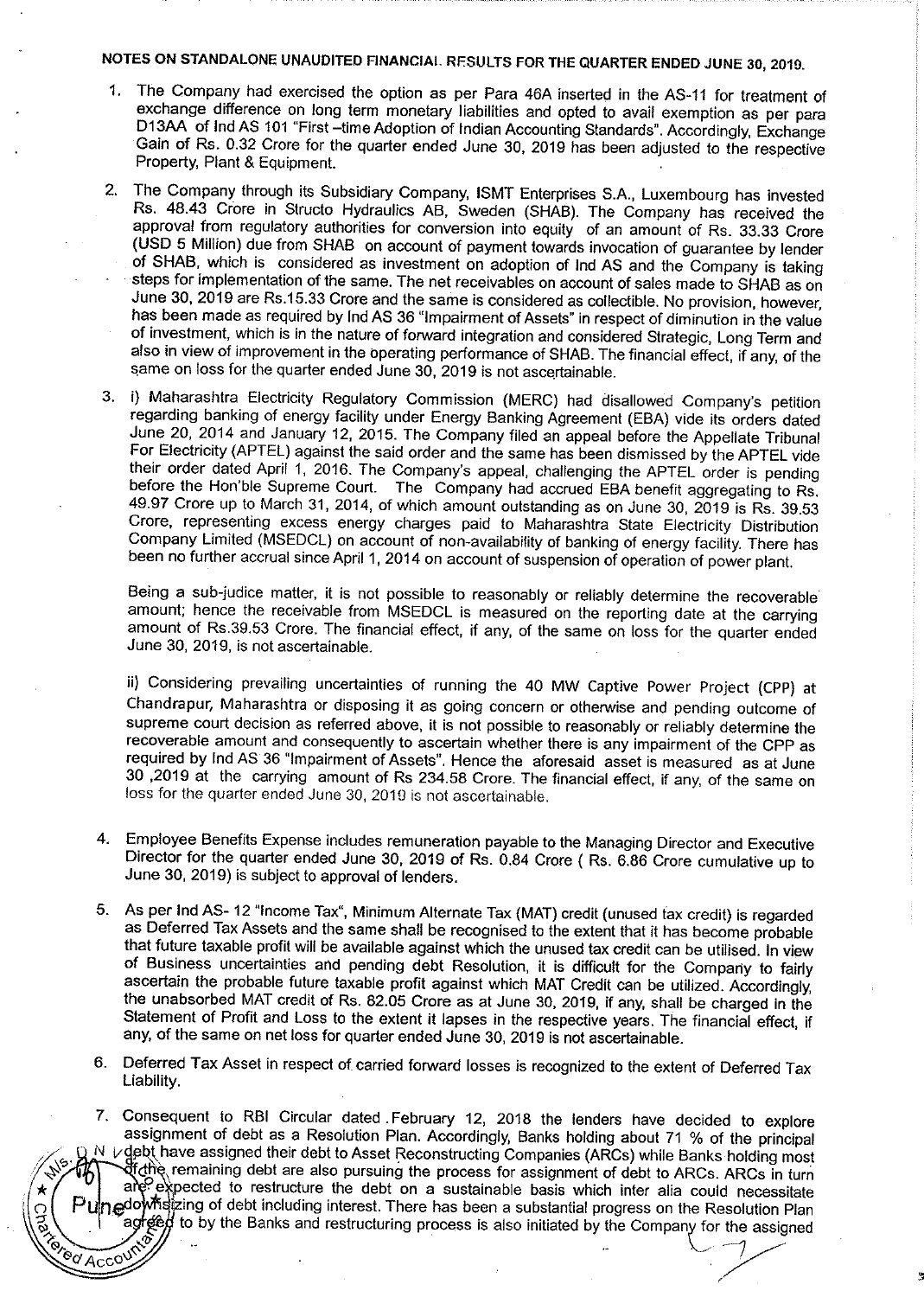debt. Notwithstanding the pending restructuring of debt and balance confirmations from lenders, interest on the loans has been provided as per the terms of sanction letters of the respective banks on simple interest basis (excluding overdue / penal and compounding of interest). In view of restructuring exercise, occurrence of such interest though unascertained, however the same has been provided out of abundant precaution. The financial effect of non provision of overdue / penal and compounding of interest, if any, on loss for the quarter ended June 30, 2019 is not ascertainable.

- 8. As a result of various measures taken by the Company, Revenue and EBIDT of the Company has been continuously improving on year to year basis since financial year 2015-16 onwards. The EBIDT for the quarter ended June 30, 2109 is Rs. 33.08 Crore as against Rs. 26.79 Crore for the corresponding quarter ended June 30, 2018. The levy of anti-dumping duty by the Government of India on import of tubes from China and pick-up in demand are some of other factors resulting in increase in Revenue and EBIDT. There has also been a substantial progress on the Resolution Plan agreed to by the Banks. Accordingly the Company has continued to prepare its financial statements on 'Going Concern Basis'.
- 9. Tridem Port and Power Company Private Limited (TPPCL), the wholly owned subsidiary of the Company, along with its subsidiaries had proposed to set up a thermal power project and captive port in Tamil Nadu. TPPCL had obtained the approvals for the projects including acquisition of land but no construction activity had commenced.

However, on account of subsequent adverse developments, the TPPCL had decided not to pursue these projects. There has been negligible interest from the potential buyers due to present power sector scenario. TPPCL has also unsuccessfully tried to sell the freehold land since there were no takers for the project.

Considering premature status of the project, prevailing power sector scenario, ongoing litigations, the various alternative usage of land of the project and inability to successfully pursue the sale of the project or its freehold land, it is not possible to reasonably or reliably determine the recoverable amount and consequently to ascertain whether there is any impairment of the amount invested in TPPCL as required by lnd AS 36 "Impairment of Assets" and hence the aforesaid asset is measured as at June 30 ,2019 at the carrying amount of Rs 116.16 Crore (including advances given to TPPCL of Rs. 113.58 Crores). The financial effect, if any, of the same on loss for the quarter ended June 30, 2019 is not ascertainable.

- 10. The Company has adopted modified retrospective approach as per Para C 8 (c) (ii) of "lnd AS 116- Leases" to its leases, effective April 1, 2019. This has resulted in recognizing right- of- use (ROU) assets of Rs. 7.36 Crore and a corresponding Lease liability of Rs. 7.36 Crore as at April 1, 2019. In the statement of profit and loss for the current period, operating Lease expenses has changed to depreciation cost for the ROU assets and finance cost for Interest accrued on lease liability. The effect of adoption of lnd AS 116 on the results for the quarter ended June 30, 2019 is not material. To this extent, performance for the current quarter ended June 30, 2019 is not comparable with the previous results.
- 11. The figures of the quarter ended March 31,2019 are balancing figures between audited figures in respect of full financial year and published year to date figures up to December 31, 2018.
- 12. The comparative figures have been regrouped and reclassified to meet the current quarter's / years classification.
- 13. The above results have been reviewed by the Audit Committee and approved by the Board of Directors at their meetings held on August 8, 2019.

**For ISMT Limited** 

~~ **Rajiv Goel** Chief Financial Officer

Place: Pune Date: August 8, 2019

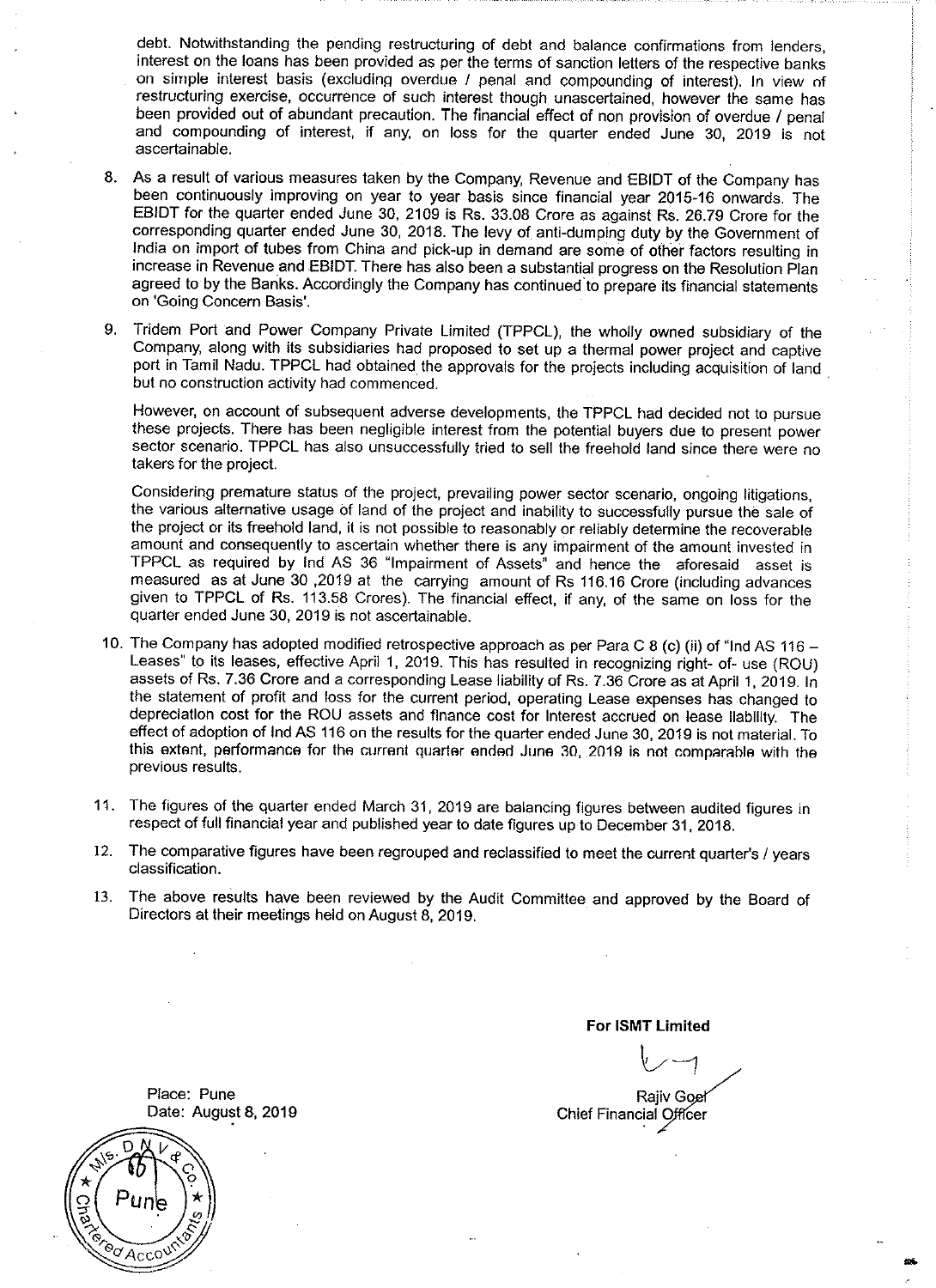# J: ... **D NV & Co. Chartered Accountants**

Independent Auditor's Review Report on standalone unaudited quarterly financial results of ISMT limited Pursuant to the Regulation 33 of the SEBI (listing Obligations and Disclosure Requirements) Regulations, 201S

To, The Board of Directors, ISMT limited.

- 1. We have reviewed the accompanying Statement of Standalone Unaudited Financial Results of ISMT Limited ("the Company"), for the quarter ended June 30, 2019 ("the Statement"), attached herewith, being submitted by the Company pursuant to the requirement of Regulation 33 of the SEBI (Listing Obligations and Disclosure Requirements) Regulations, 2015, as amended('Listing Regulations'), which has been initialed by us for the purpose of identification.
- 2. The Statement, which is the responsibility of the Company's management and approved by the Board of Directors in their respective meeting held on August 8, 2019 has been prepared in accordance with the recognition and measurement principles laid down in Indian Accounting Standard (lnd AS) 34 "Interim Financial Reporting" prescribed under Section 133 of the Companies Act, 2013 read with relevant rules issued thereunder and other accounting principles generally accepted in India. Our responsibility is to express <sup>a</sup> conclusion on the Statement based on our review.
- 3. We conducted our review of the Statement in accordance with the Standard on Review Engagements (SRE) 2410 "Review of Interim Financial Information Performed by the Independent Auditor of the Entity", issued by the Institute of Chartered Accountants of India. A review of interim financial information consists of making inquiries, primarily of persons responsible for financial and nccounting matters, and applying analytical and other review procedures. A review is substantially less in scope than an audit conducted in accordance with Standards on Auditing and consequently does not enable us to obtain assurance that we would become aware of all significant matters that might be identified in an audit. Accordingly, we do not express an audit opinion.
- 4. Basis for qualified Conclusion:
- a) The Company has outstanding Minimum Alternate Tax (MAT) entitlement, classified asDeferred Tax Asset as per "lnd AS- 12- Income Taxes", of Rs.82.05 Crores as on June 30, 2019. Taking into consideration the loss during the period ended June 30, 2019and carried forward losses under the Income Tax, in our opinion, it is not probable that the MAT entitlement can be adjusted within the specified period against the future taxable profits under the provisions of Income Tax Act 1961. In view of the same, in our opinion, the MAT entitlement cannot be continued to be recognised as an asset in terms of lnd AS-12 and "Guidance note on accounting for credit available in respect of MAT under the Income Tax Act, 1961". Non-writing off of the same has resulted in understatement of loss for the quarter ended June 30, 2019 and overstatement of other equity by Rs.82.05 Crores.



(.+91 22 6149 1000 @) www.dnvca.com

Ted Account  $\widetilde{14/2}$ , Mahalaxmi Ind. Estate, D. Shivner Road, Lower Parel, Mumbai - 400 013, India. Branch : Pune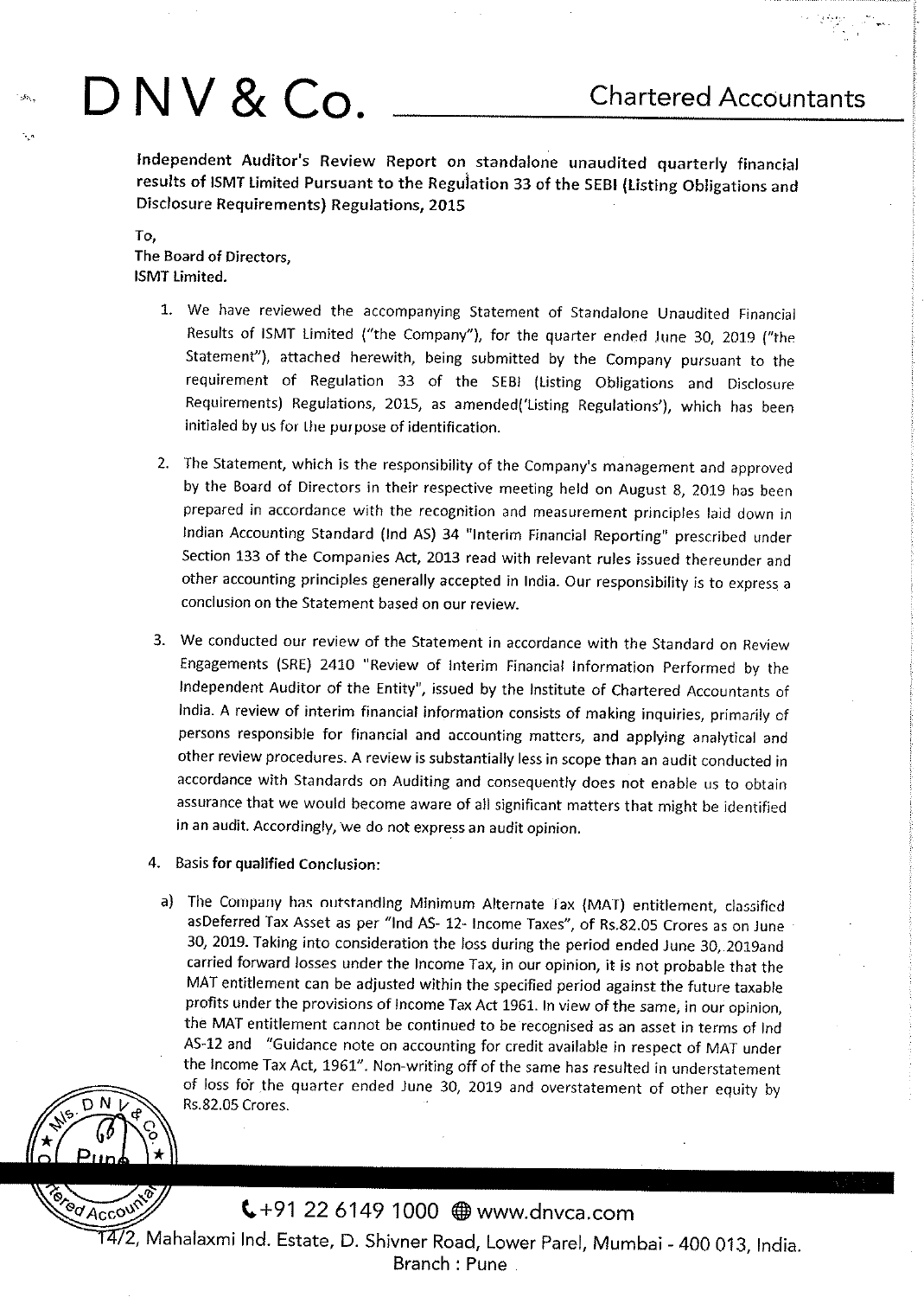- b) The Company, through its subsidiary, has invested Rs. 48.43 Crores in Structo Hydraulics AB Sweden (SHAB). Net receivables (net of write offs) to the company from SHAB against the supplies made is Rs. 15.33 Crores and payment made towards invocation of guaranteegiven by the company in respect of loans availed by SHAB is Rs. 33.33 Crores(USD 5 Million). The Company has received the approval from regulatory authorities for treating the said payment against invocation as equity investment in SHAB (considered as investment on adoption of lnd AS) and the Company is taking steps for implementation of the same. SHAB has been incurring losses and its net worth is also eroded due to continuing losses. No provision for diminution in value of investment and net receivable against supplies is made by the company as explained in Note No.2 of the Statement. We are unable to comment on the same and ascertain its impact, if any, on net loss for the quarter ended June 30 2019 and other equity as on that date in respect of the above matters.
- c) The Company had recognized claim in earlier years, of which outstanding balance as on June 30, 2019 is Rs. 39.53 Crores, against Maharashtra State Electricity Distribution Company Ltd. (MSEDCL) for non-implementation of Energy Banking Agreement. The Company had appealed to Appellate Tribunal (APTEL) against the order passed by Maharashtra Electricity Regulatory Commission (MERC) and the same has been dismissed by the APTEL. The Company has preferred appeal before the hon'ble Supreme Court against the order of APTEL. The realization of this claim is contingent and dependent upon the outcome of the decision of the Supreme Court. In our opinion the recognition of above claim, being contingent asset in nature, is not in conformity with "lnd AS-37, Provisions, Contingent liabilities and Contingent assets". Recognition of the above claim has resulted in overstatement of other equity by Rs.39.53 Crores as at June 30, 2109. Refer Note No.3 (i) of the Statement.
- d) The Company is unable to determine the recoverable value of 40 MW Captive Power Project (CPP) at Chandrapur, Maharashtra for the reasons stated in Note no 3(ii) of the Statement; hence, the CPP is measured on June 30,2019 at the carrying amount of Rs. 234.58 Crores and impairment loss, if any, is not recognised as required by lnd AS <sup>36</sup> "Impairment of the Assets". In view of the aforesaid, we are unable to determine the impact of the same, if any, on the net loss for the quarter ended June 30 2019 and other equity as on that date.
- e) The Company is unable to determine the recoverable value of investment (including advances) in Tridem Port and Power Company Private limited (TPPCL), wholly owned subsidiary company, of Rs 116.08 Crores on Balance Sheet date for the reasons stated in Note No.9 of the Statement. Hence impairment loss, if any, is not recognised as required by lnd AS 36 "Impairment of the Assets". In view of the aforesaid, we are unable to determine the impact of the same, if any, on the net loss for the quarter ended June 30 2019 and other equity as on that date.
- f) Pending approval/ sanction of debt restructuring scheme by lenders and balance confirmation from lenders, the Company has not provided for the overdue /penal interest, if any for the reasons stated in Note No.7 of the Statement. The quantum and its impact, if any, on the net loss for the quarter ended June 30 2019 and other equity on that date is unascertainable.